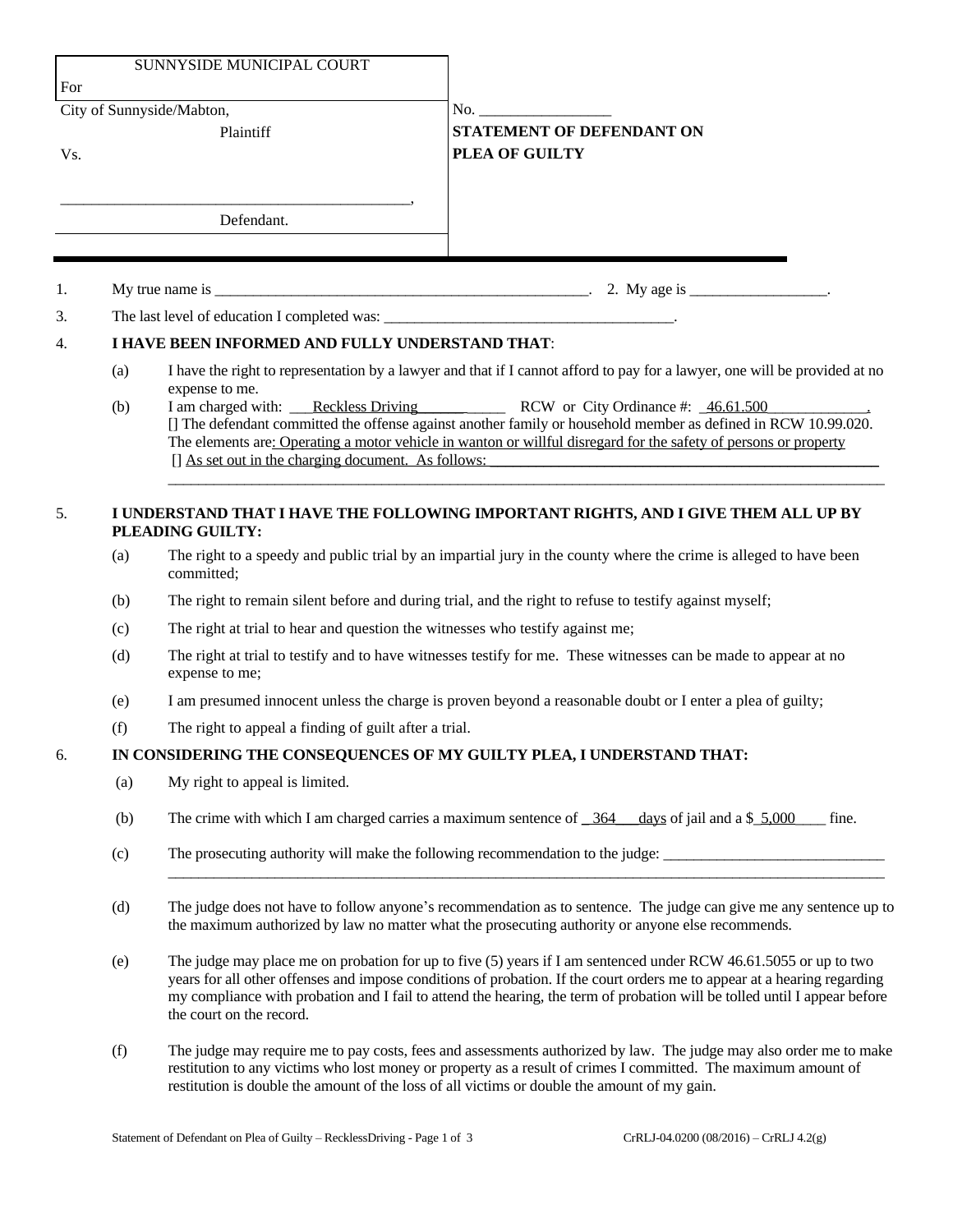(g) If I am not a citizen of the United States, a plea of guilty to an offense punishable as a crime under state law is grounds for deportation, exclusion from admission to the United States, or denial of naturalization pursuant to the laws of the United States.

## *NOTIFICATION RELATING TO SPECIFIC CRIMES: IF ANY OF THE FOLLOWING PARAGRAPHS APPLY, THE BOX SHOULD BE CHECKED AND THE PARAGRAPH INITIALED BY THE DEFENDANT.*

- [ ] h The crime of has a mandatory minimum sentence of day in jail and \$\_\_\_\_\_\_\_\_\_\_\_\_ fine plus costs and assessments. The law does not allow any reduction of this sentence.
- [ ] i This plea of guilty will result in suspension or revocation of my driving license or privilege by the Department of Licensing for a minimum period of \_\_\_\_\_\_\_\_\_\_. DOL may impose a longer period of suspension or revocation based upon my record of conviction. This period may not include suspension or revocation based on other matters. RCW46.61.5055(9)
- [ ] j I understand that RCW 46.20.265 requires that my driver's license be revoked if (a) the current offense is a violation under RCW chapter 69.41(Legend drug), 69.50 (VUCSA), or 69.52 (Imitation drugs), and I was under the age of 21 at the time of the offense **OR** (b) the current offense is a violation under RCW 9.41.040(unlawful possession of firearm), and I was under the age of 18 at the time of the offense **OR** (c) the current offense is a violation under RCW chapter 66.44(alcohol), and I was under the age of 18 at the time of the offense, **AND** if (a), (b), or (c) applies, the court finds that I previously committed an offense while armed with a firearm, an unlawful possession of a firearm offense, or an offense in violation of chapter 66.44, 69.41, 69.50, or 69.52 RCW.
- [ ] k I may not possess, own, or have under my control any firearm, and under federal law any firearm or ammunition, unless my right to do so is restored by the court of record that ordered the prohibition on possession of a firearm or the Superior Court in Washington state where I live, and by a federal court if required. I must immediately surrender any concealed pistol license.
- [ ] l If this crime involves a drug offense, my eligibility for state and federal education benefits will be affected. 20 U.S.C. §  $1091(r)$ .
- [  $\parallel$  m This plea of guilty is considered a conviction under RCW 46.25.010 and I will be disqualified from driving a commercial motor vehicle. RCW 46.25.090. I am required to notify the Department of Licensing and my employer of this guilty plea within 30 days after the judge signs this document. RCW 46.25.030.
- [ ] n If this case involves reckless driving and the original charge was driving while under the influence of alcohol and/or being in actual physical control of a vehicle while under the influence of alcohol and/or drugs and I have one or more prior offenses, as defined in RCW 46.61.5055(14), within 7 years; or if the original charge was vehicular homicide (RCW 46.61.520) or vehicular assault (RCW 46.61.522) committed while under the influence of intoxicating liquor or any drug, I have been informed and understand that I will be subject to the penalties for Reckless Driving described in the "DUI" Attachment.
- [ ] o If this case involves negligent driving in the first degree, and I have one or more prior offenses, as defined in RCW 46.61.5055(14), within 7 years, I have been informed and understand that I will be subject to the penalties for Negligent Driving 1<sup>st</sup> Degree as described in the "DUI" Attachment.
- [ ] p If this case involves a conviction for operating a vehicle without an ignition interlock device under RCW 46.20.740, then my sentence will run consecutive to any sentences imposed under RCW 46.20.750, 46.61.502, 46.61.504, or 46.61.5055. RCW 46.20.740(3).
- [ ] q If this case involves a conviction for tampering with or circumventing an ignition interlock device under RCW 46.20.750, then my sentence will run consecutive to any sentences imposed under RCW 46.20.740(3), 46.61.502, 46.61.504, 46.61.5055, 46.61.520(1) or 46.61.522(1)(b).
- [ ] r *Travel Restrictions:* I will be required to contact my probation officer, the probation director or designee, or the court if there is no probation department, to request permission to travel or transfer to another state if I am placed on probation for one year or more and this crime involves: (i) an offense in which a person has incurred direct or threatened physical or psychological harm; (ii) an offense that involves the use or possession of a firearm; (iii) a second or subsequent misdemeanor offense of driving while impaired by drugs or alcohol; (iv) a sexual offense that requires the offender to register as a sex offender in the sending state. I understand that I will be required to pay an application fee with my travel or transfer request.